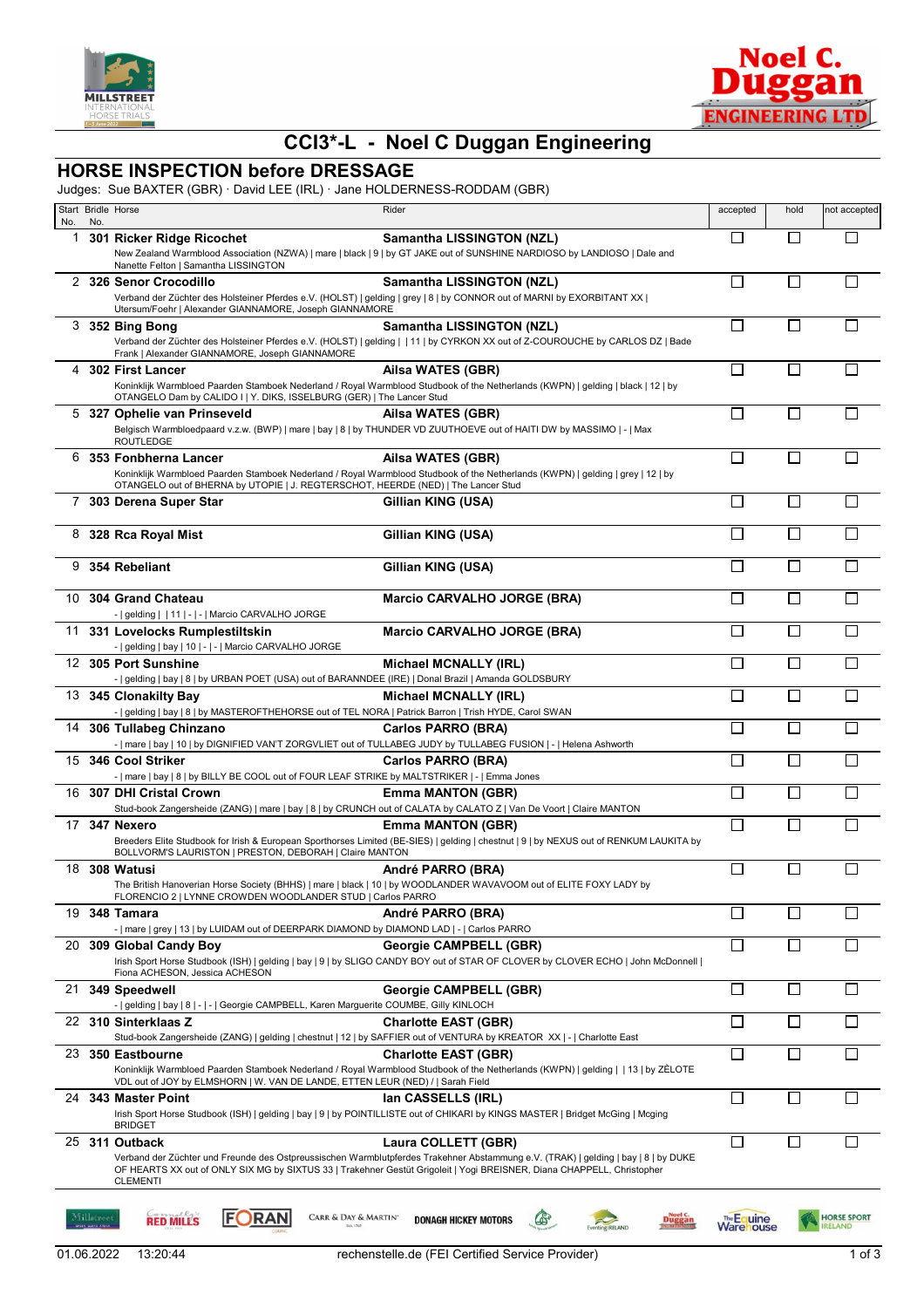



# **CCI3\*-L - Noel C Duggan Engineering**

### **HORSE INSPECTION before DRESSAGE**

Judges: Sue BAXTER (GBR) · David LEE (IRL) · Jane HOLDERNESS-RODDAM (GBR)

|     | Start Bridle Horse |                                                                                                                                                                                                                               | Rider                                                                                                                                                                                                                                                                            | accepted     | hold         | not accepted |
|-----|--------------------|-------------------------------------------------------------------------------------------------------------------------------------------------------------------------------------------------------------------------------|----------------------------------------------------------------------------------------------------------------------------------------------------------------------------------------------------------------------------------------------------------------------------------|--------------|--------------|--------------|
| No. | No.                | 26 312 Domasco                                                                                                                                                                                                                | <b>Clarke JOHNSTONE (NZL)</b>                                                                                                                                                                                                                                                    |              | П            |              |
|     |                    | -   gelding   bay   9   by ZOFFANY out of IWUNDER by KING'S BEST   -   Clarke JOHNSTONE                                                                                                                                       |                                                                                                                                                                                                                                                                                  |              |              |              |
|     |                    | 27 313 Imposant<br>Susan KERR-DINEEN                                                                                                                                                                                          | <b>Emily KING (GBR)</b><br>Koninklijk Warmbloed Paarden Stamboek Nederland / Royal Warmblood Studbook of the Netherlands (KWPN)   gelding   bay   9   by<br>NAMELUS R out of WENDELIEN by OTANGELO   DE RADSTAKE B.V., VARSSEVELD (NED)   Minnie KERR-DINEEN, Peter KERR-DINEEN, |              |              |              |
|     |                    | 28 314 Sandyhill Ceol<br><b>HAYDEN</b>                                                                                                                                                                                        | Edie MURRAY-HAYDEN (IRL)<br>Irish Sport Horse Studbook (ISH)   gelding     9   by GALLOON CEOL out of DUNLUCE GIRL (IRL)   George Ramage   Edie MURRAY -                                                                                                                         | $\mathsf{L}$ |              |              |
|     |                    | 29 315 Gurtera Jimmy Clover<br>Bradley   Michael MCGRATH                                                                                                                                                                      | Tim PRICE (NZL)<br>Irish Sport Horse Studbook (ISH)   gelding   bay   9   by NEWMARKET VENTURE out of KILDERRY CLOVER by CLOVER HILL   James                                                                                                                                     | П            | П            |              |
|     |                    | 30 316 Out Of Print                                                                                                                                                                                                           | Nicola ENNIS (IRL)<br>Irish Sport Horse Studbook (ISH)   gelding   bay   8   by OUT OF TOUCH out of PRINTERS FIRST EDITION   Michelle Dennigan   Michelle                                                                                                                        |              | П            |              |
|     |                    | <b>DENNIGAN</b><br>31 317 Eromenom JJ                                                                                                                                                                                         | Louise KENNEDY (IRL)                                                                                                                                                                                                                                                             | Г            | П            |              |
|     |                    | 32 <b>318 Rnh Tom Tom R</b>                                                                                                                                                                                                   | Irish Sport Horse Studbook (ISH)   gelding   chestnut   10   by MR CLOVER out of KASSARIYA   John Taylor   Andrew KENNEDY<br><b>William LEVETT (AUS)</b>                                                                                                                         | Г            | П            |              |
|     |                    | -   gelding   bay   8   by TOLAN R out of RNH BEACH BABE by BEACH BALL   -   Jenny LEVETT<br>33 333 Parkfield Baroque<br>David ADAM, Penelope ADAM, Annabelle GREVILLE WILLIAMS, Robin GREVILLE WILLIAMS, Katie TUFNELL, Mich | India WISHART (GBR)<br>Sport Horse Breeding of Great Britain (SHBGB)   gelding   bay   8   by QUIWI DREAM out of FLORENCE PFB by AMPERE   Mrs S Bishop                                                                                                                           | П            | $\Box$       |              |
|     |                    | 34 319 Fjury<br>NAMELUS R out of NANCY by LBH CALVADOS   G.B M. BERENDSEN, ETTEN (NED)   Katie RUCKER                                                                                                                         | Katie RUCKER (GBR)<br>Koninklijk Warmbloed Paarden Stamboek Nederland / Royal Warmblood Studbook of the Netherlands (KWPN)   gelding   bay   12   by                                                                                                                             |              |              |              |
|     |                    | 35 320 Lord Seekönig<br>CARPALO   -   Alex POWER                                                                                                                                                                              | Alex POWER (IRL)<br>Pferdezuchtverband Sachsen-Thüringen e.V (from 2005) (DSP SATHÜ)   gelding   bay   9   by LORD FAUNTLEROY out of SEEKOENIGIN by                                                                                                                              | П            | $\mathbf{I}$ |              |
|     |                    | 36 <b>321 Bruno Fg</b>                                                                                                                                                                                                        | Edie CAMPBELL (GBR)<br>Verband der Züchter des Holsteiner Pferdes e.V. (HOLST)   gelding   bay   8   by NUMERO UNO out of NORA VIII   -   Edie CAMPBELL                                                                                                                          |              | $\mathsf{L}$ |              |
|     |                    | 37 322 OLS King Aragon<br>Michelle Nelson & Kieran Connors                                                                                                                                                                    | Zara NELSON (IRL)<br>Irish Sport Horse Studbook (ISH)   gelding   bay   11   by SAMGEMJEE out of JUST BEAUTY QUEEN by SEAMANSHIP   Kieran Connors                                                                                                                                | $\mathbf{I}$ |              |              |
|     |                    | 38 323 A Classic Sportsfield<br>James MEAGHER                                                                                                                                                                                 | Daniel MEAGHER (IRL)<br>Irish Sport Horse Studbook (ISH)   gelding   bay   8   by MERMUS R out of CAVALIER CLASSIC by HIGH ROLLER   Siobhan McGuinness                                                                                                                           | Г            |              |              |
|     |                    | 39 324 Cascorson Z                                                                                                                                                                                                            | <b>Helen BATES (GBR)</b><br>Stud-book Zangersheide (ZANG)   gelding   bay   8   by CASCOR Z out of MEDAILLE I by CONTENDER   MANS, JOHANNES   Helen BATES                                                                                                                        | Г            | П            |              |
|     |                    | 40 329 Opposition Heraldik Girl                                                                                                                                                                                               | <b>Kirsty CHABERT (GBR)</b>                                                                                                                                                                                                                                                      | Г            | П            |              |
|     |                    | Johnson   Caroline CAINES, John JOHNSTON                                                                                                                                                                                      | Anglo European Studbook (AES)   mare     10   by FLEETWATER OPPOSITION out of HERALDIK GIRL W by HERALDIK XX   S Hicks & J                                                                                                                                                       |              |              |              |
| 41  |                    | 351 Opposition Aphrodite<br><b>SOMERS</b>                                                                                                                                                                                     | <b>Kirsty CHABERT (GBR)</b><br>Sport Horse Breeding of Great Britain (SHBGB)   mare   bay   10   by OPPOSITION HERACLES out of ROSALINA   Mr J Johnstone   Carole                                                                                                                | $\mathsf{I}$ | $\mathsf{L}$ |              |
|     |                    | 42 325 The Caped Crusader<br><b>HENRY</b>                                                                                                                                                                                     | Patricia RYAN (IRL)<br>Irish Sport Horse Studbook (ISH)   gelding   chestnut   9   by NAZAR out of IRISS GIFT   Barbara & Francis Hatton   Carol HENRY, Tom                                                                                                                      | $\Box$       | $\Box$       |              |
|     |                    | 43 330 Sportsfield Freelance<br>-   mare   bay   9   by DA VINCI out of KILMONA MIZEN   Sharon Hallahan   The Freelance Syndicate                                                                                             | Aoife CLARK (IRL)                                                                                                                                                                                                                                                                | Г            | П            |              |
|     |                    | 44 332 Piltown OBOS<br><b>WIDGER</b>                                                                                                                                                                                          | Patrick WHELAN (IRL)<br>Irish Sport Horse Studbook (ISH)   gelding   bay   7   by OBOS QUALITY 004 out of PILTOWN CULT by CULT HERO   Patrick Doody   Michael                                                                                                                    | $\Box$       | $\mathbf{I}$ |              |
|     |                    | 45 334 Stroke Of Genius<br>KELLY                                                                                                                                                                                              | Alannah KELLY (IRL)<br>Irish Sport Horse Studbook (ISH)   gelding   bay   12   by JACKS DELIGHT out of BALRATH EVENING EDITION   Matthew Rogers   Caroline                                                                                                                       | П            | $\Box$       |              |
|     |                    | 46 335 Highvaro<br>Irish Sport Horse Studbook (ISH)   gelding   bay   11   by VARO out of MAJESTIC VALLEY   Noeleen Kerins   Barry HEALY                                                                                      | <b>Meghan HEALY (IRL)</b>                                                                                                                                                                                                                                                        | $\Box$       | $\Box$       |              |
| 47  |                    | 336 Inception<br>Berney   Tim RUSBRIDGE                                                                                                                                                                                       | <b>Tim RUSBRIDGE (NZL)</b><br>Irish Sport Horse Studbook (ISH)   gelding     9   by SUPERIOR PREMIUM out of MOTABOWER TRUMP by GOLDEN TRUMP   James                                                                                                                              | ┌            | П            |              |
|     |                    | 48   337  Calvin<br>Rackmann   Mari BANAHAN                                                                                                                                                                                   | Ava BANAHAN (IRL)<br>Westfälisches Pferdestammbuch e.V. (WESTF)   gelding   bay   12   by CHRISTOPH COLUMBUS out of PIRA by PRIMERO   ZG B. Rieke/ W.                                                                                                                            |              | $\mathsf{L}$ |              |
|     |                    |                                                                                                                                                                                                                               |                                                                                                                                                                                                                                                                                  |              |              |              |

Millstr

**RED MILLS** 

**FORAN** 

CARR & DAY & MARTIN'

**DONAGH HICKEY MOTORS** 

venting RELAND

**Duggan** 

**Warehouse** 

 $\mathbb{G}$ 

HORSE SPORT